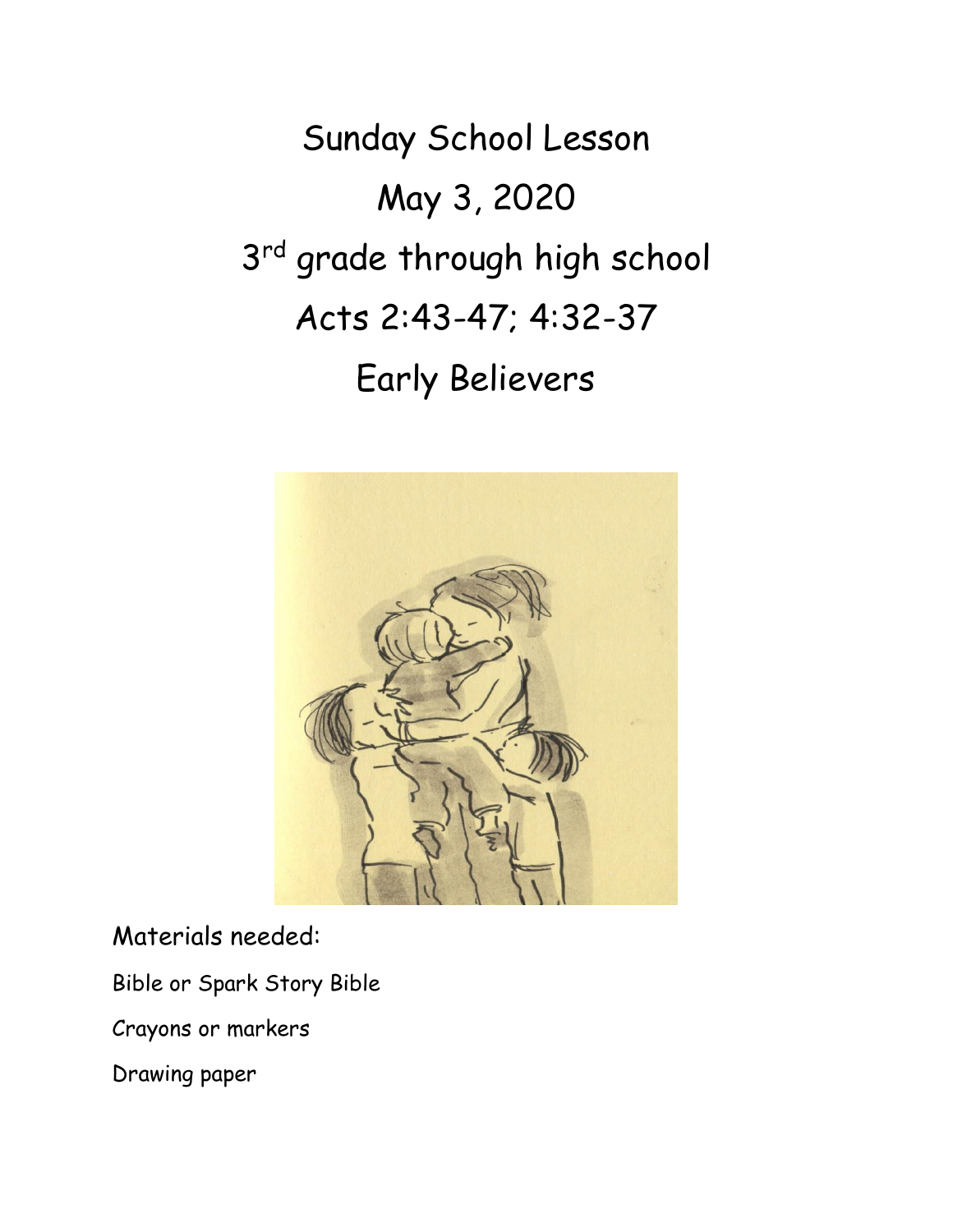## Journal

## Baking ingredients

- 1. Today we are going to learn about the adventures of the early believers in Jesus. The story tells of the many things Jesus' followers did after Jesus ascended into heaven. As you listen to/read the story try to remember what these early believers in Jesus did to help spread the Good News of Jesus' love!
- 2. Read the Story "Early Believers" to your child or with your child found in Acts 2: 43-47; 4: 32-37and on page 504 of the Spark Story Bible. You can also hear Mrs. Terry tell the story on our Light of Christ Lutheran Church Youth Facebook page.
- 3. In this story we see Jesus' followers sharing everything that they have. Can you think of things that you can share with others? Talk about this with your siblings and parents. What things does your family share with you? Jesus' followers were very happy thinking of others before themselves. How happy they appeared attracted the attention of the people at the time. They wanted to be happy, too. They learned to follow Jesus and became Christians. How can following Jesus make us feel happy? How can we share our happiness in loving Jesus so that others will believe in Him?
- 4. Activities to support the story:
	- a. I know that many of you like to bake! If it is ok with your family you can find a time to bake brownies, cookies or your favorite thing to bake together and then share it with either a friend or neighbor or family member who is nearby. You can make a note that says "God loves you and I do, too!" and sign the note. This will for sure make someone feel very happy and I bet you, too, will feel happy doing it. You can even make some for a treat for yourself. In doing this you will share God's message of love!!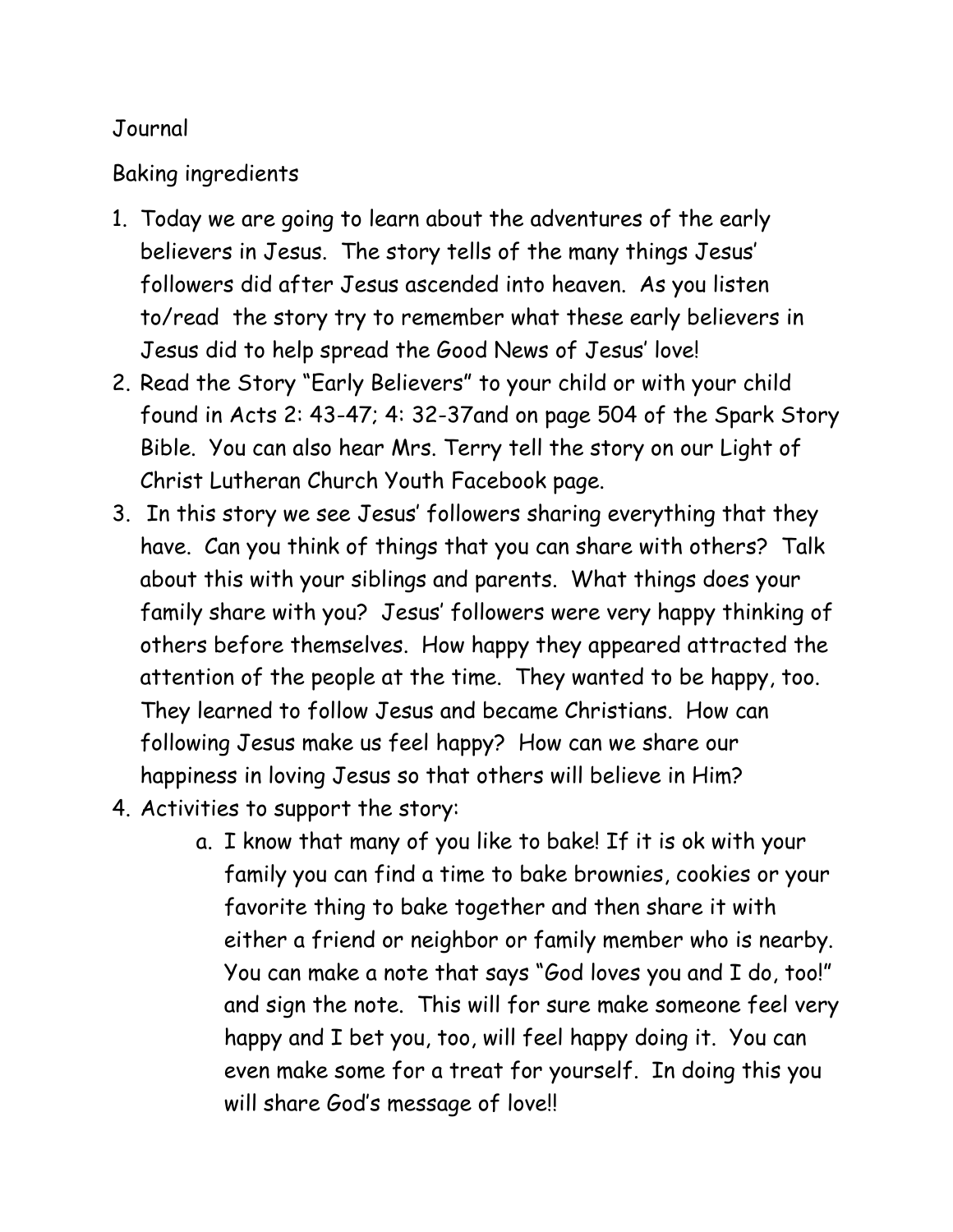- b. I also know that many of you love to draw. Your drawings are some of the best I have ever seen and I am not exaggerating!! You draw some of the best rainbows, flowers, family pictures, yodas and just cool designs. You can draw pictures and send them to me at Light of Christ Lutheran Church, 2020 Worthington Ave. Bethlehem, PA 18017. Please write a short note stating that you are thinking of the person and pray they are feeling well. I will mail them to church members who are in places of care. The people who receive our notes and drawings of care and compassion feel very happy to be remembered.
- 5. Create a journal entry: Title it May 3, 2020 Early Believers

Draw or write your ideas for this story. Some ideas: You can draw or write ways that you are helping others during this time of quarantine. I know some of you have shared gift bags with your friends, letting them know you are thinking of them. Some of you help distribute food at our local food bank. Some have shared your musical talents through our soundcloud.. Many of you have kept in touch with your family members and friends by calling to check in on how they are doing during this time of social distancing which is not usual or comfortable for us. When we do these things we are also doing what God and Jesus want us to do. We are living as followers of Jesus. Write or draw your ideas. I hope we will never have to experience a pandemic again. Your journal entries will help you remember how your faith helped you during this time.

*6.* Sing together:

"Praise Him"

Praise Him, praise Him,

Praise Him in the morning, praise Him at the noon time.